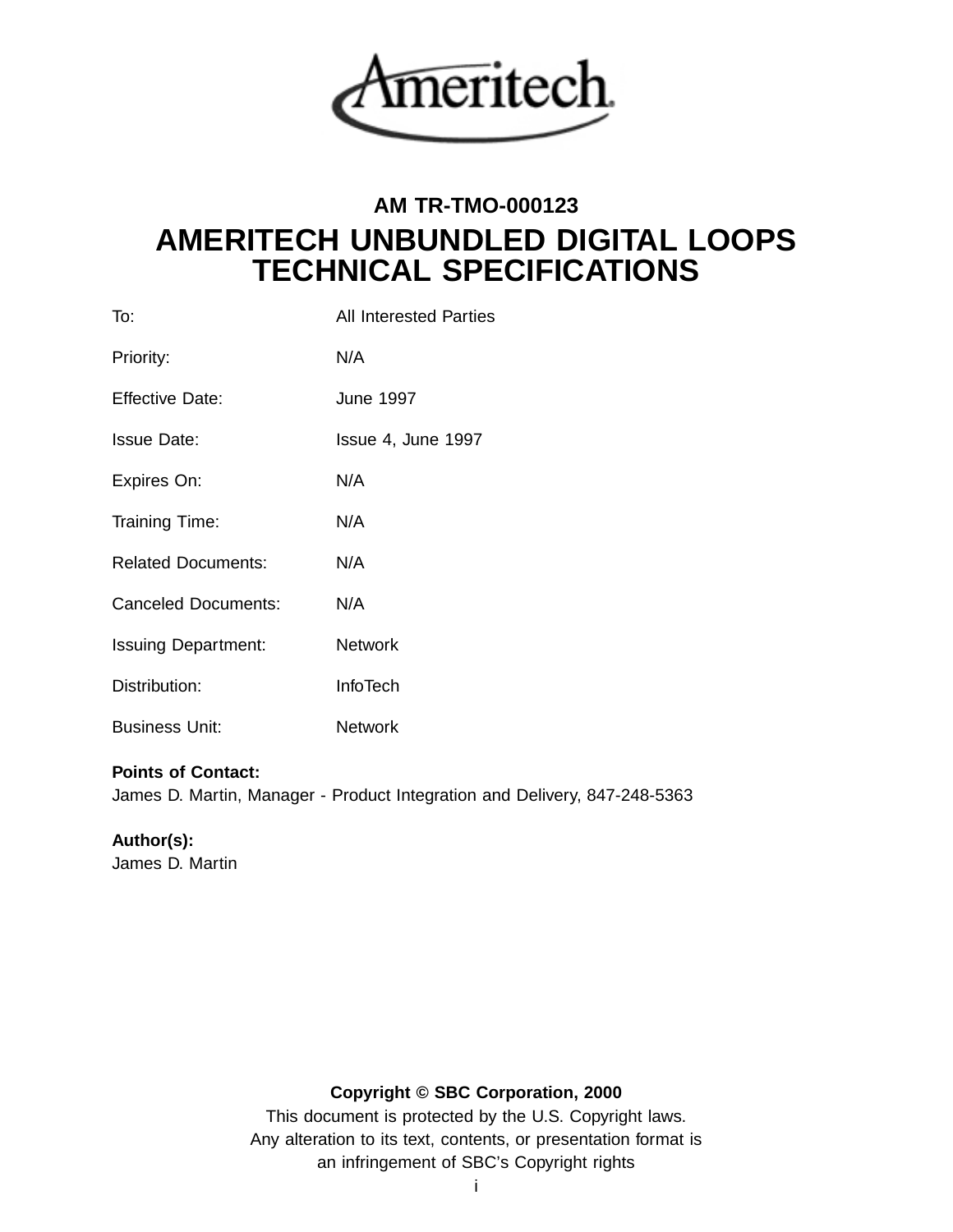| <b>SBC Practice</b>      | <b>AM TR-TMO-000123</b>   |
|--------------------------|---------------------------|
|                          | <b>Issue 4, June 1997</b> |
| <b>Table of Contents</b> |                           |

|                                                           | <b>GENERAL</b>              |                                         | 3              |
|-----------------------------------------------------------|-----------------------------|-----------------------------------------|----------------|
| 1.                                                        | <b>INTRODUCTION</b>         |                                         |                |
|                                                           | 1.1.                        | <b>PURPOSE</b>                          | 3              |
|                                                           |                             | 1.2. REASON FOR REISSUE                 | 3              |
|                                                           |                             | 1.3. UNBUNDLED DIGITAL LOOPS            | 3              |
| 2.                                                        |                             | <b>SERVICE DESCRIPTION</b>              | 3              |
|                                                           | 2.1.                        | UNBUNDLED DIGITAL LOOPS                 | 3              |
|                                                           |                             | 2.2. APPLIED POWER LEVEL                | $\overline{4}$ |
| 3.<br>NETWORK CHANNEL AND NETWORK CHANNEL INTERFACE CODES |                             |                                         | $\overline{4}$ |
|                                                           | 3.1.                        | <b>GENERAL</b>                          | 4              |
|                                                           | 3.2.                        | <b>NC CODES*</b>                        | $\overline{4}$ |
|                                                           |                             | 3.3. NCI CODES                          | 5              |
| 4.                                                        |                             | <b>TECHNICAL SPECIFICATIONS</b>         | 5              |
|                                                           | 4.1.                        | <b>GENERAL</b>                          | 5              |
| <b>TRANSMISSION PERFORMANCE</b><br>4.2.                   |                             | 6                                       |                |
|                                                           |                             | 4.2.1. TRANSIT DELAY                    | 6              |
|                                                           |                             | 4.3. INTERFACE ILLUSTRATION             | $\overline{7}$ |
|                                                           |                             | 4.3.1. 64 KBPS INTERFACE                | $\overline{7}$ |
|                                                           |                             | 4.3.2. 160 KBPS INTERFACE               | $\overline{7}$ |
|                                                           |                             | 4.3.3. 1.544 MBPS INTERFACE             | $\overline{7}$ |
|                                                           |                             | 4.3.4. 784 KBPS 2-WIRE INTERFACE        | 8              |
|                                                           |                             | 4.3.5. 784 KBPS 4-WIRE INTERFACE        | 8              |
|                                                           |                             | 4.3.6. 640 KBPS/6 MBPS 2-WIRE INTERFACE | 8              |
| 5.                                                        | <b>REFERENCES</b>           |                                         | 8              |
| 6.                                                        | <b>ORDERING INFORMATION</b> |                                         | 9              |

#### **Copyright © SBC Service, Inc. 2000**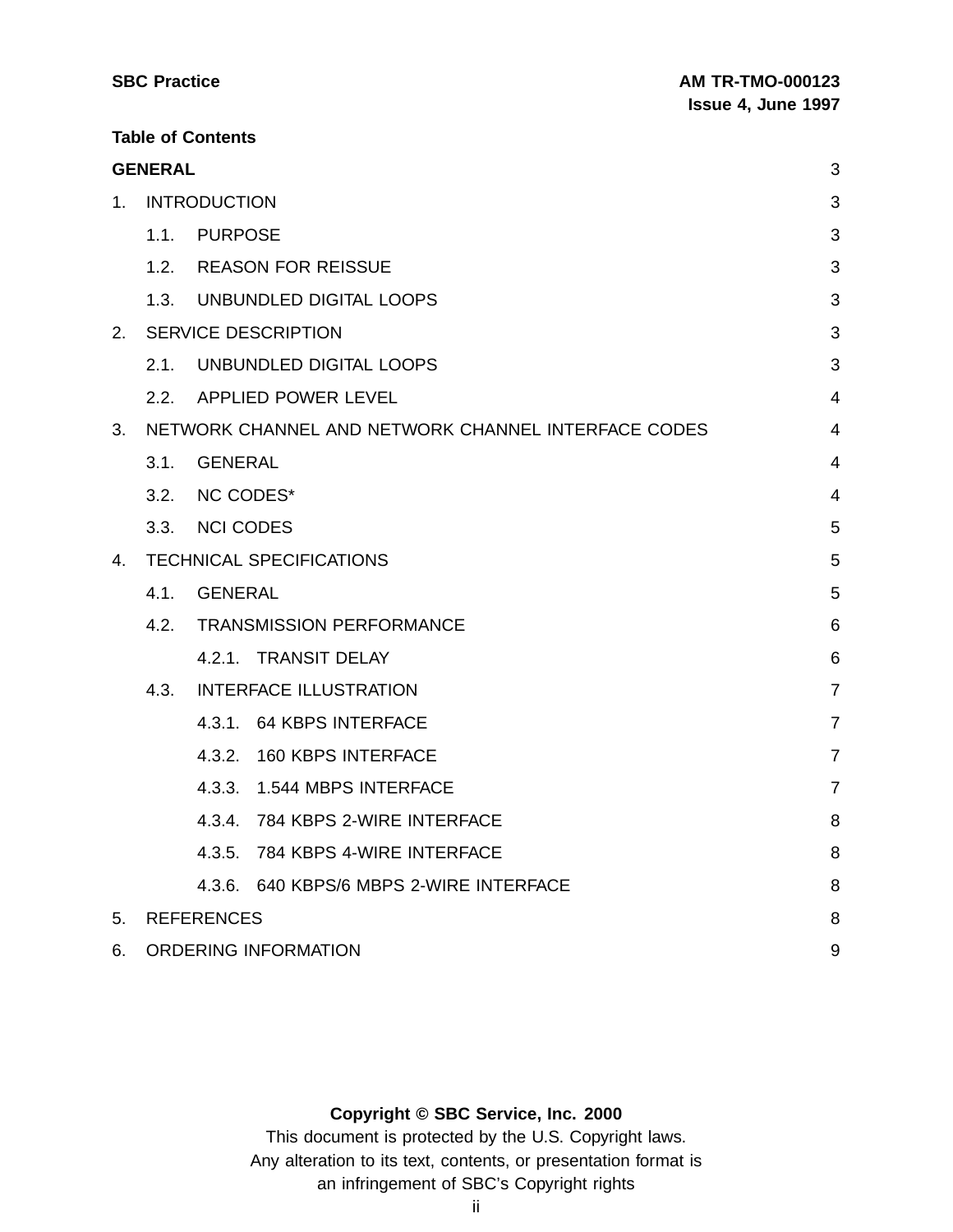#### **TECHNICAL REFERENCE NOTICE**

This Technical Reference is published by Ameritech to provide a technical description of Unbundled Digital Loops. To the extent feasible, the description references or duplicates existing published technical reference utilized by the industry.

Ameritech reserves the right to revise this document for any reason including, but not limited to, conformity with updates and changes in standards promulgated by various agencies, utilization of advances in the state of the technical arts, or the reflection of changes in the design of any equipment, techniques or procedures described or referred to herein.

**AMERITECH MAKES NO REPRESENTATION OR WARRANTY, EXPRESS OR IMPLIED, OR AS TO FITNESS FOR A PARTICULAR PURPOSE WITH RESPECT TO THE SUFFICIENCY, ACCURACY, OR UTILITY OF ANY INFORMATION OR OPINION CONTAINED HEREIN OR IN THE MATERIAL REFERENCED. AMERITECH EXPRESSLY ADVISES THAT ANY USE OF OR RELIANCE UPON THIS TECHNICAL REFERENCE IS AT THE RISK OF THE USER AND THAT AMERITECH SHALL NOT BE LIABLE FOR ANY DAMAGE OR INJURY IN-CURRED BY ANY PERSON ARISING OUT OF THE SUFFICIENCY, ACCURACY, OR UTILITY OF ANY INFORMATION OR OPINION CONTAINED HEREIN.**

This document is not to be construed as a suggestion to any manufacturer to modify or change any of its products, nor does this document represent any commitment by Ameritech, or any Ameritech operating company (AOC) to purchase any product whether or not it provides the described characteristics.

Ameritech does not recommend products, and nothing contained herein is intended as a recommendation of any product to anyone.

Nothing contained herein shall be construed as conferring by implication, estoppel, or otherwise any license or right under any patent, whether or not the use of any information herein necessarily employs an invention of any existing or later issued patent.

Ameritech reserves the right not to offer any or all of these services and to withdraw any or all of them at any future time.

With respect to services offered pursuant to tariff, however, the terms and conditions of the service offering are determined by the tariff itself and applicable laws and regulations. This reference is intended to be supplemental to the tariffs. In the event of a conflict between the tariffs, laws or regulations and this reference, the tariffs laws and regulations shall govern.

For further information, contact:

Information Manager

#### **Copyright © SBC Service, Inc. 2000**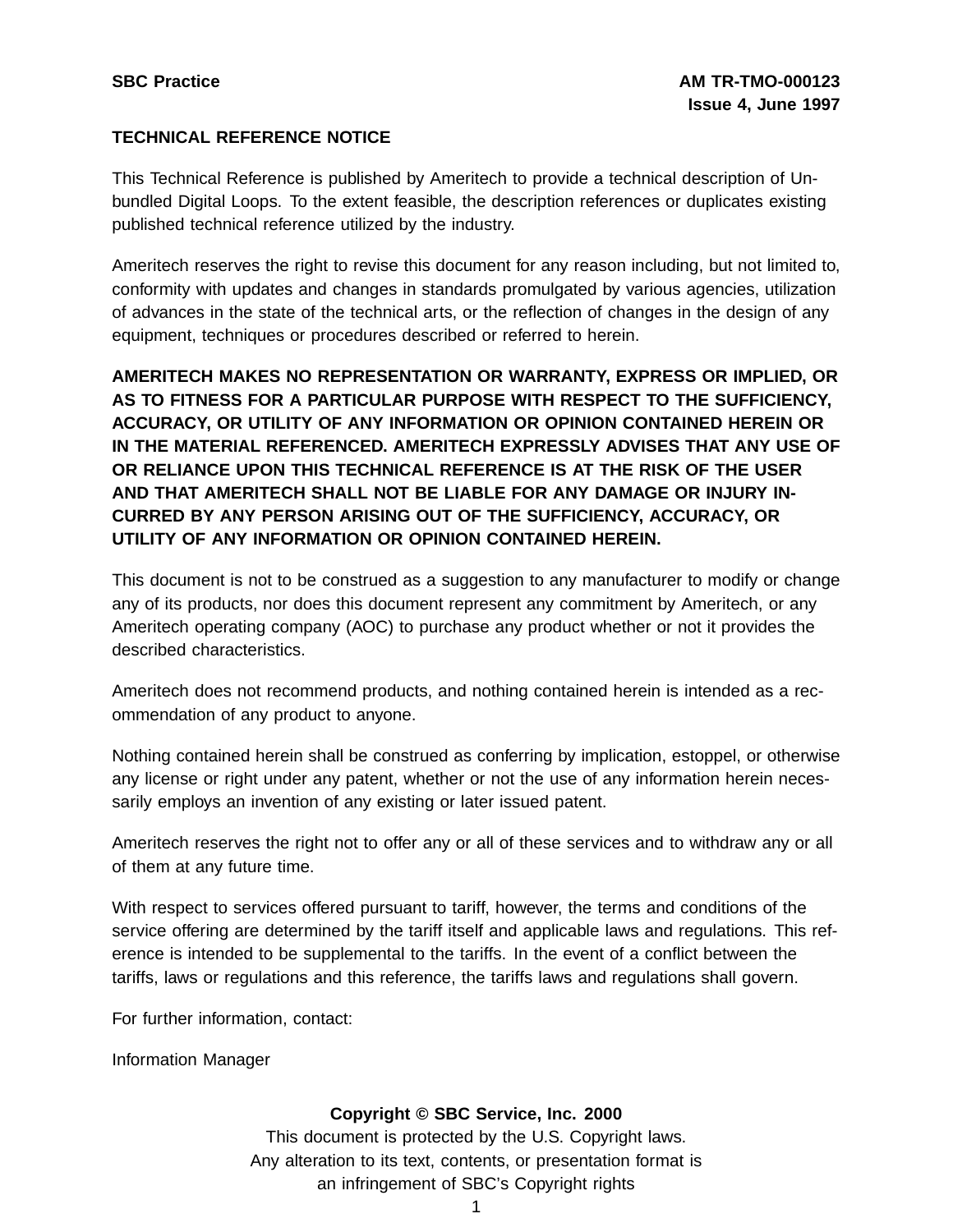Ameritech Services, Inc.

2000 W. Ameritech Center Drive, 3A09F

Hoffman Estates, IL 60196-1025

#### **Copyright © SBC Service, Inc. 2000**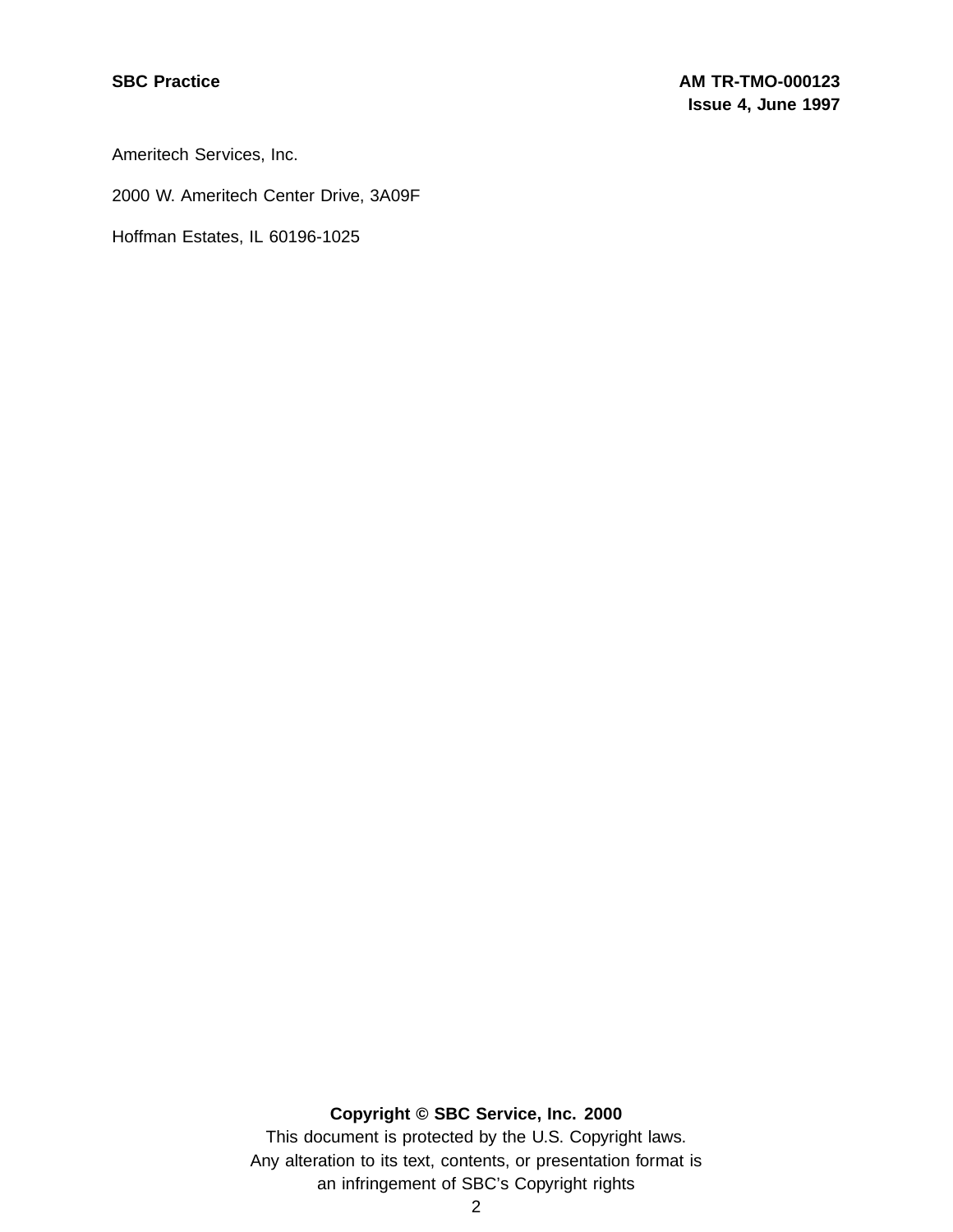#### **GENERAL**

This document describes the Unbundled Digital Loops offered by Ameritech. This service provides a digital transmission path of 64 Kbps, 160 Kbps, 784 Kbps, up to 640 Kbps/6Mbps, or 1.544 Mbps of bandwidth between the customer premises Network Interface (NI) and the central office NI (CO-NI).

#### **1. INTRODUCTION**

#### **1.1. PURPOSE**

The intent of this document is to provide customers, service providers, and equipment manufacturers with a description of the service, and operational characteristics and interface descriptions for Ameritech's Unbundled Digital Loops.

# **1.2. REASON FOR REISSUE**

This document is being revised to correct a typographical error in Table B .

# **1.3. UNBUNDLED DIGITAL LOOPS**

Unbundled Digital Loops are transmission paths capable of carrying digital signals from the NI on a customer's premises to an Ameritech central office. Unbundled loops may be provided using a variety of transmission technologies including, but not limited to, copper wire, mid-span repeaters, copper wire based digital loop carrier and fiber optic based digital loop carrier systems. Such technologies can be used singularly or in tandem to provide an unbundled loop.

#### **2. SERVICE DESCRIPTION**

# **2.1. UNBUNDLED DIGITAL LOOPS**

An Unbundled Digital Loop is a transmission path that runs from an Ameritech Central Office (CO) (from a main distribution frame or other suitable frame called the CO-NI) to the customer's network interface (CUST-NI) located on the customer's premises.

The transmission parameters associated with the loop as defined above are specified by the following interfaces:

- <sup>A</sup> 4-wire <sup>64</sup> Kbs digital interface to <sup>a</sup> transmission path designed to carry digital signals of 64 Kbs.
- <sup>A</sup> 2-wire <sup>160</sup> Kbs interface transmission path designed to carry digital transmission up to a maximum binary information rate of 160 Kbs.

#### **Copyright © SBC Service, Inc. 2000**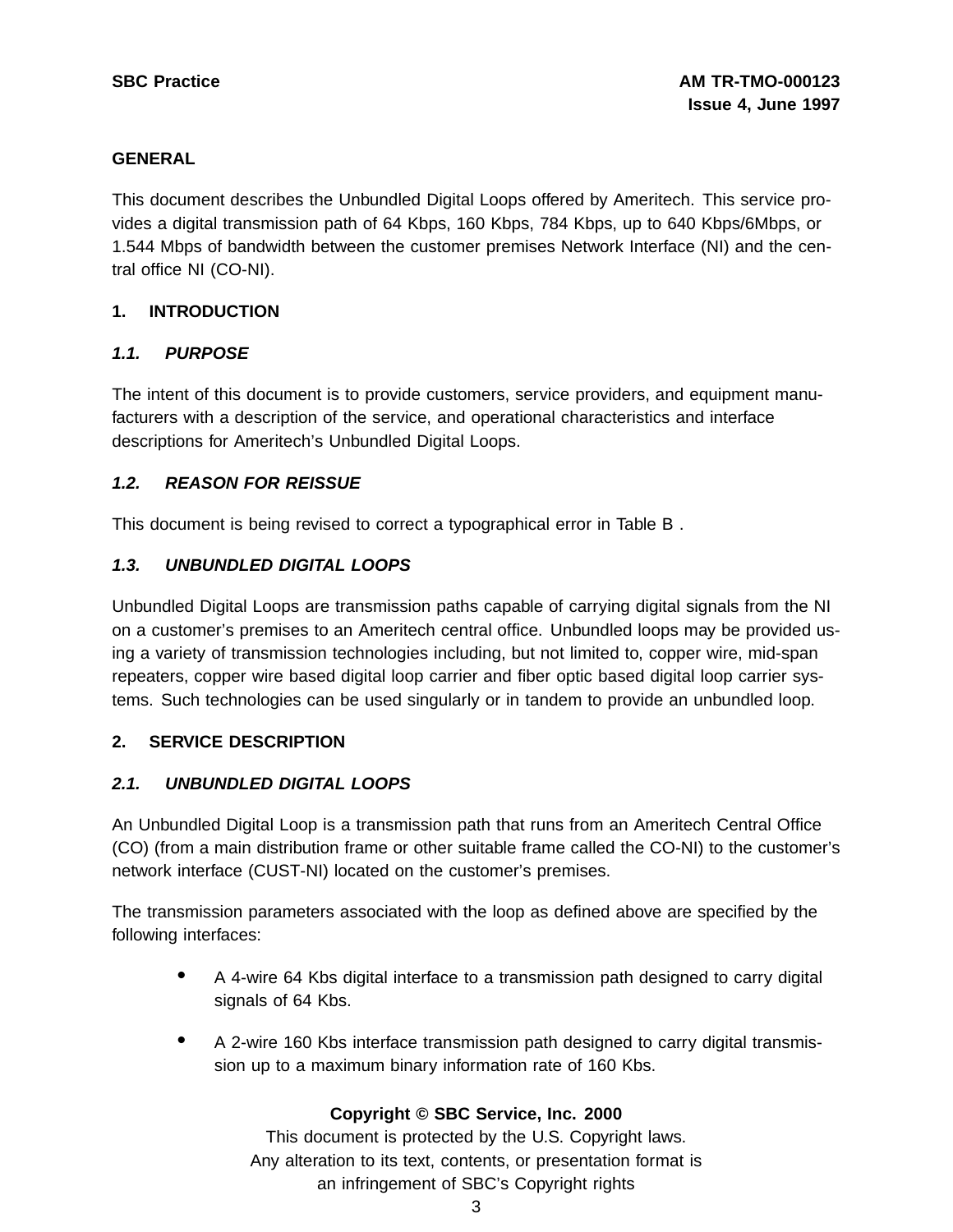- <sup>A</sup> 4-wire 1.544 Mbps interface transmission path designed to carry digital signals of 1.536 Mbps usable bandwidth.
- <sup>A</sup> 2-wire digital transmission path designed to carry digital transmissions up to <sup>a</sup> maximum binary information rate of 784 Kbps.
- <sup>A</sup> 4-wire digital transmission path designed to carry digital transmissions up to <sup>a</sup> maximum binary information rate of 784 Kbps over each of two 2-wire transmission paths.
- An asymmetrical 2-wire digital transmission path designed to carry digital transmissions up to a maximum information rate of 640 Kbps in one direction and up to a maximum information rate of 6 Mbps in the opposite direction, simultaneously.

# **2.2. APPLIED POWER LEVEL**

The applied power level of any transmitted signal level must comply with ANSI specification T1.403, T1.410, and T1.601. Continuous voltages applied to these loops must fall within the range of 0 to - 140 volts D.C. with respect to ground potential.

# **3. NETWORK CHANNEL AND NETWORK CHANNEL INTERFACE CODES**

# **3.1. GENERAL**

Network Channel (NC) codes describe, in standard format, the characteristics of the service channel. Network Channel Interface (NCI) codes describe the physical and electrical characteristics of the NI. These coding schemes are fully described in Bellcore Special Report SR-STS-000307, Industry Support Interface (IS): NC/NCI Code Dictionary.

# **3.2. NC CODES\***

The NC codes currently available for Unbundled Digital Loops are shown in Table A .

| <b>NC Code</b> | <b>Option Code Char 3</b> | <b>Option Code Char 4</b> |
|----------------|---------------------------|---------------------------|
| XD 64 Kbps     |                           |                           |
| UB 160 Kbps    | -                         |                           |

# **Table 1. Table A - NC Codes**

#### **Copyright © SBC Service, Inc. 2000**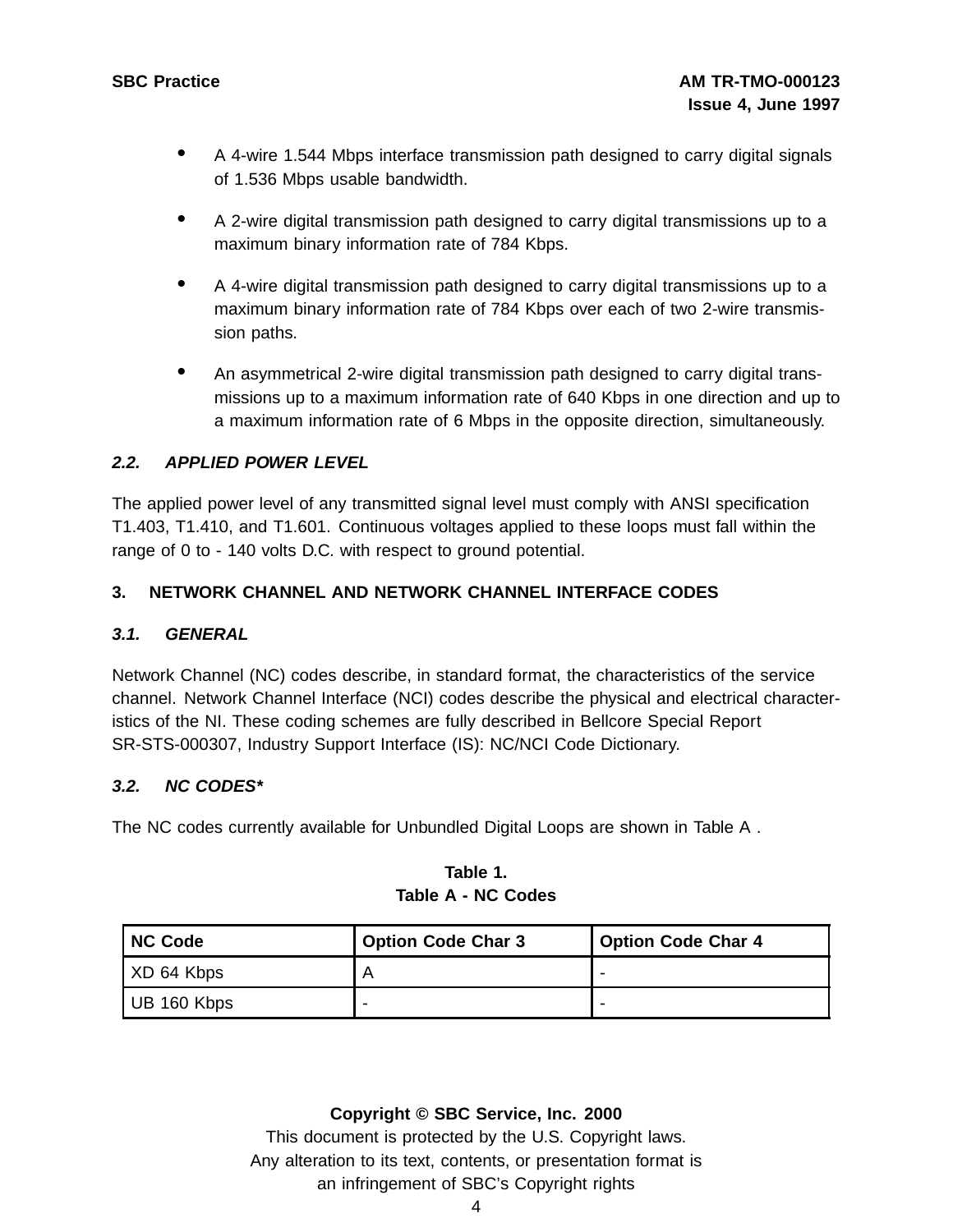| <b>HC 1.544 Mbps</b> | $(X) *$ |               |
|----------------------|---------|---------------|
|                      |         | $1(23 B + D)$ |
|                      |         | $U$ (24 B)    |
| LX 784 Kbps          |         |               |
| LX 640 Kbps/6 Mbps   |         |               |

 $*(x)$  = Any valid code.

#### **3.3. NCI CODES**

NCI codes describe the NI. Table B shows the currently available NCI codes for Unbundled Digital Loops.

| <b>NCI Code</b>     |            | <b>Description</b>            |
|---------------------|------------|-------------------------------|
| <b>CUST - NI</b>    | CO - NI    |                               |
| 02IS5               | 02QC5.OOS  | ISDN Basic Rate w/2B1Q Format |
| 04DU5.64            | 04QC5.OOQ  | 64 Kbps DS-0A Format          |
| $04DU9.(X)(X)$ **   | 04QB9.11   | 1.544 Mbps DS-1 Format*       |
| $04DS9.(X)(X)**$    | 04QB9.11   | 1.544 Mbps DS-1 Format*       |
| 02NO9.              | 02QB9.00 A | ADSL Compatible Loop (2 Wire) |
| 02NO <sub>5</sub> . | 02QB5.00 H | HDSL Compatible Loop (2 Wire) |
| 04NO <sub>5</sub> . | 04QB5.00 H | HDSL Compatible Loop (4 Wire) |

**Table 2. Table B - NCI Codes**

**\*** See SR-STS-000307 for a detailed listing of NC/NCI codes.

\*\*  $(X)$  = Any valid code.

# **4. TECHNICAL SPECIFICATIONS**

#### **4.1. GENERAL**

This section details the technical characteristics, available configurations, signaling capabilities (if any), transmission performance parameter limits, and information concerning the compatible network interfaces for each of the Unbundled Digital Loops.

# **Copyright © SBC Service, Inc. 2000**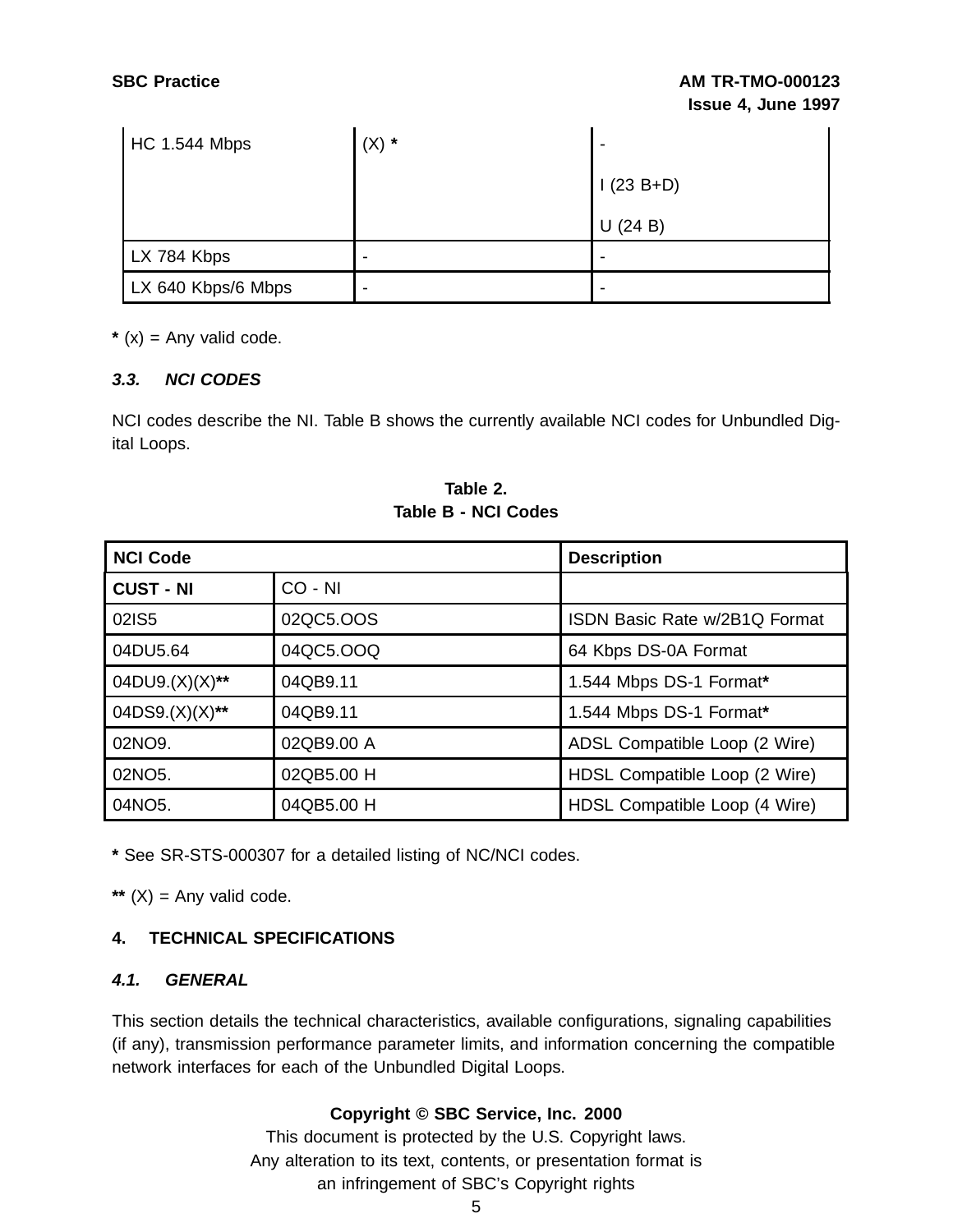#### **4.2. TRANSMISSION PERFORMANCE**

The transmission performance parameter limits for Unbundled Digital Loops are found in the following listed Bellcore documents.

64 Kbps Loops

• Technical Reference TR-NWT-000341, Digital Data Special Access Service

160 Kbps Loops

- TR-TSY-000776, Network Interface Description for ISDN Customer Access
- TR-NWT-000397, ISDN Basic Access Transport System Requirements
- TR-NWT-000393, ISDN Basic Access Digital Subscriber Lines

#### 784 Kpbs Loops

• ANSI Report No. 28. <sup>A</sup> Report on High-Bit-Rate Digital Subscriber Lines (HDSL).

1.544 Mbps Loops

- Technical Reference TR-NWT-000054, High Capacity Digital Service (1.544Mb/s) Interface Generic Requirements for End Users
- Technical Reference TR-INS-000342, High Capacity Digital Special Access Service. Transmission Parameter Limits and Interface Combination.

640 Kbps/6 Mbps Loops

• ANSI T1.413-1995. Asymmetric Digital Subscriber lines (ADSL).

#### 4.2.1. TRANSIT DELAY

One way transit delay for a DS-1 loop may be as much as 500 to 600 microseconds.

One way transit delay for 160K bps and 64K bps loops may be as much as 2.5 milliseconds.

#### **Copyright © SBC Service, Inc. 2000**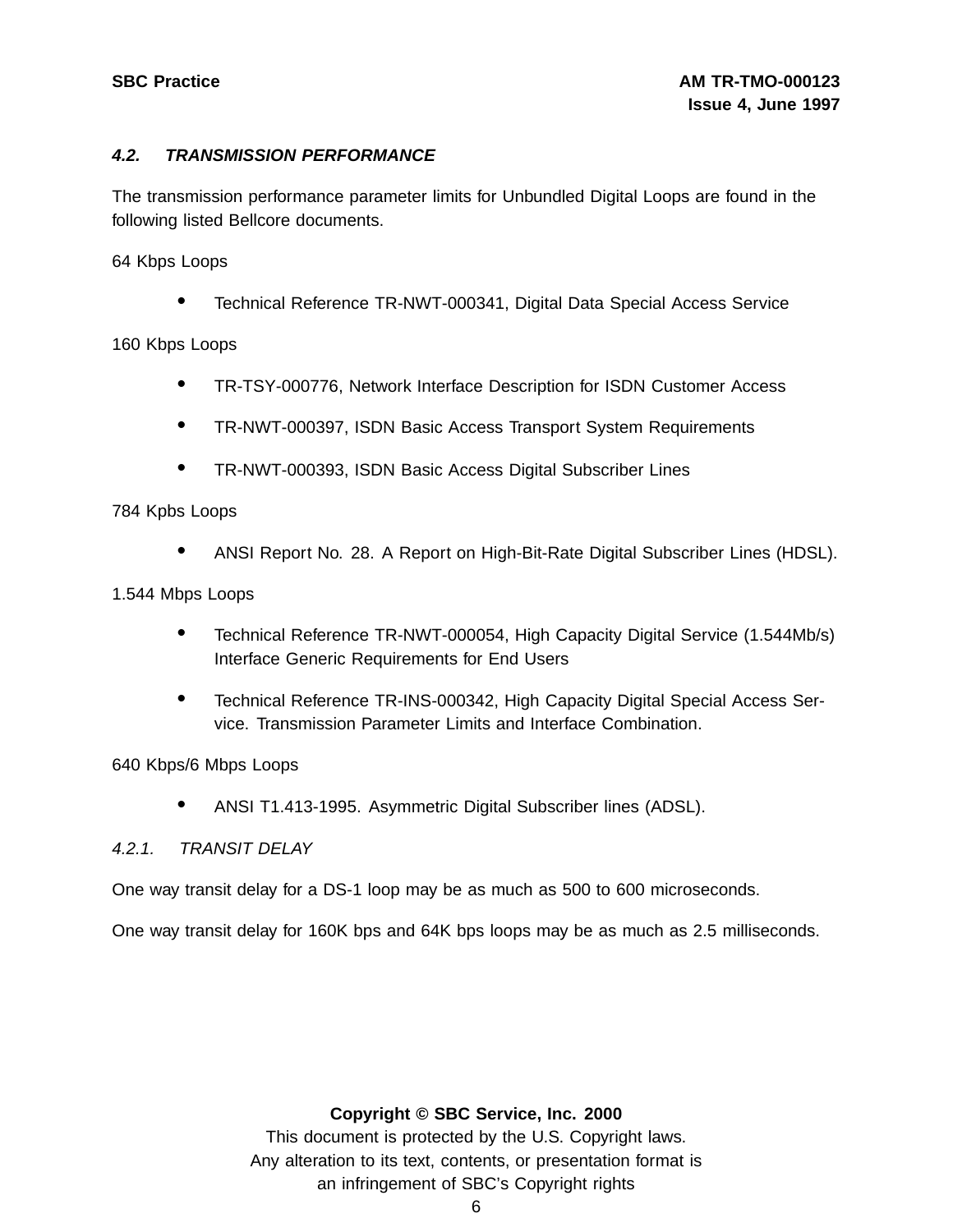# **4.3. INTERFACE ILLUSTRATION**

# 4.3.1. 64 KBPS INTERFACE



**Figure 1. 64 Kbps Digital Loop Configuration**

4.3.2. 160 KBPS INTERFACE





4.3.3. 1.544 MBPS INTERFACE



Customer NI

CO-NI



# **Copyright © SBC Service, Inc. 2000**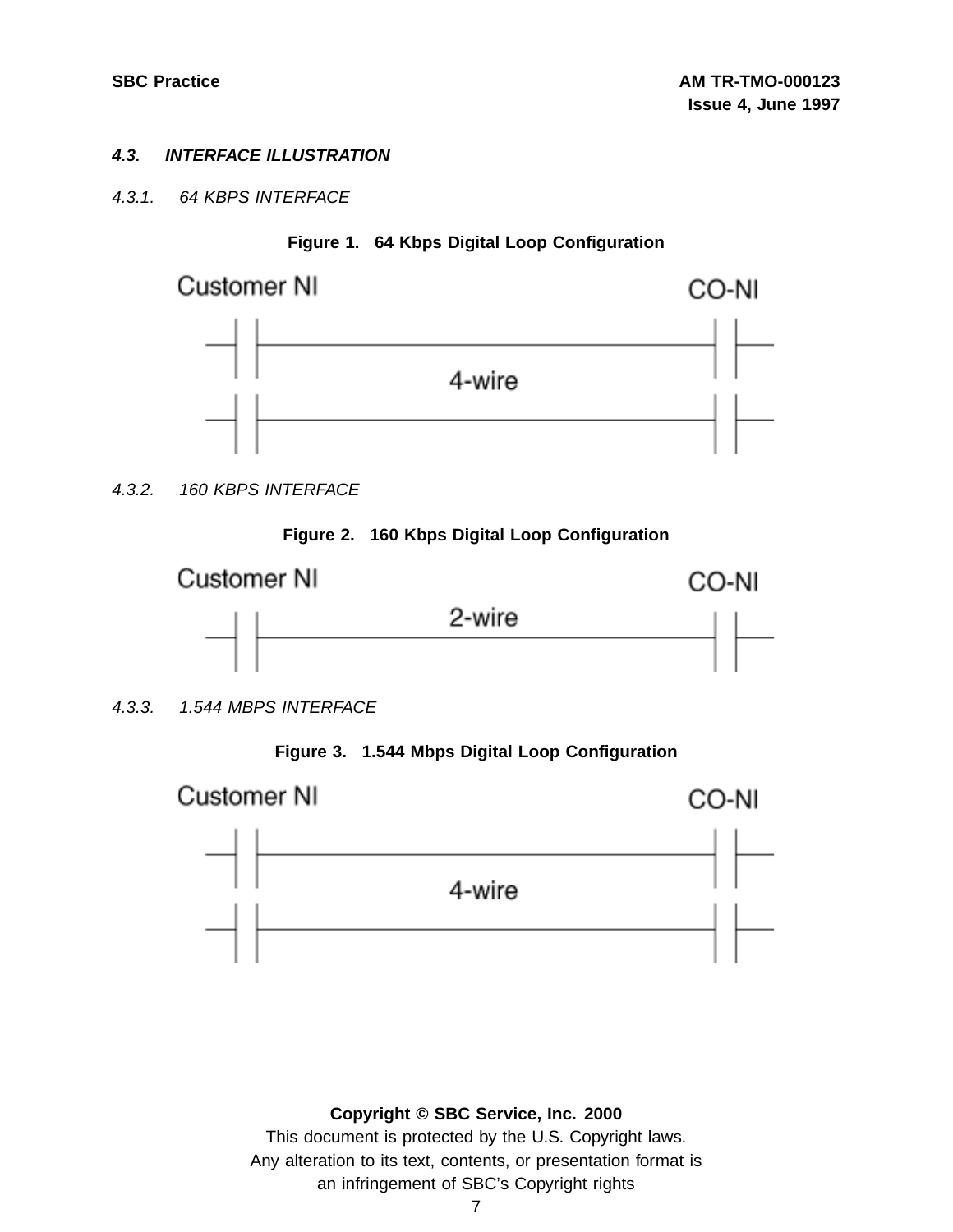4.3.4. 784 KBPS 2-WIRE INTERFACE





4.3.5. 784 KBPS 4-WIRE INTERFACE





4.3.6. 640 KBPS/6 MBPS 2-WIRE INTERFACE





# **5. REFERENCES**

1. American National Standards Institute (ANSI) T1.601-1992, ISDN Basic Access Interface for Use on Metallic Loops for Application on the Network Side of the NT1 (Layer 1 Specifications)

#### **Copyright © SBC Service, Inc. 2000**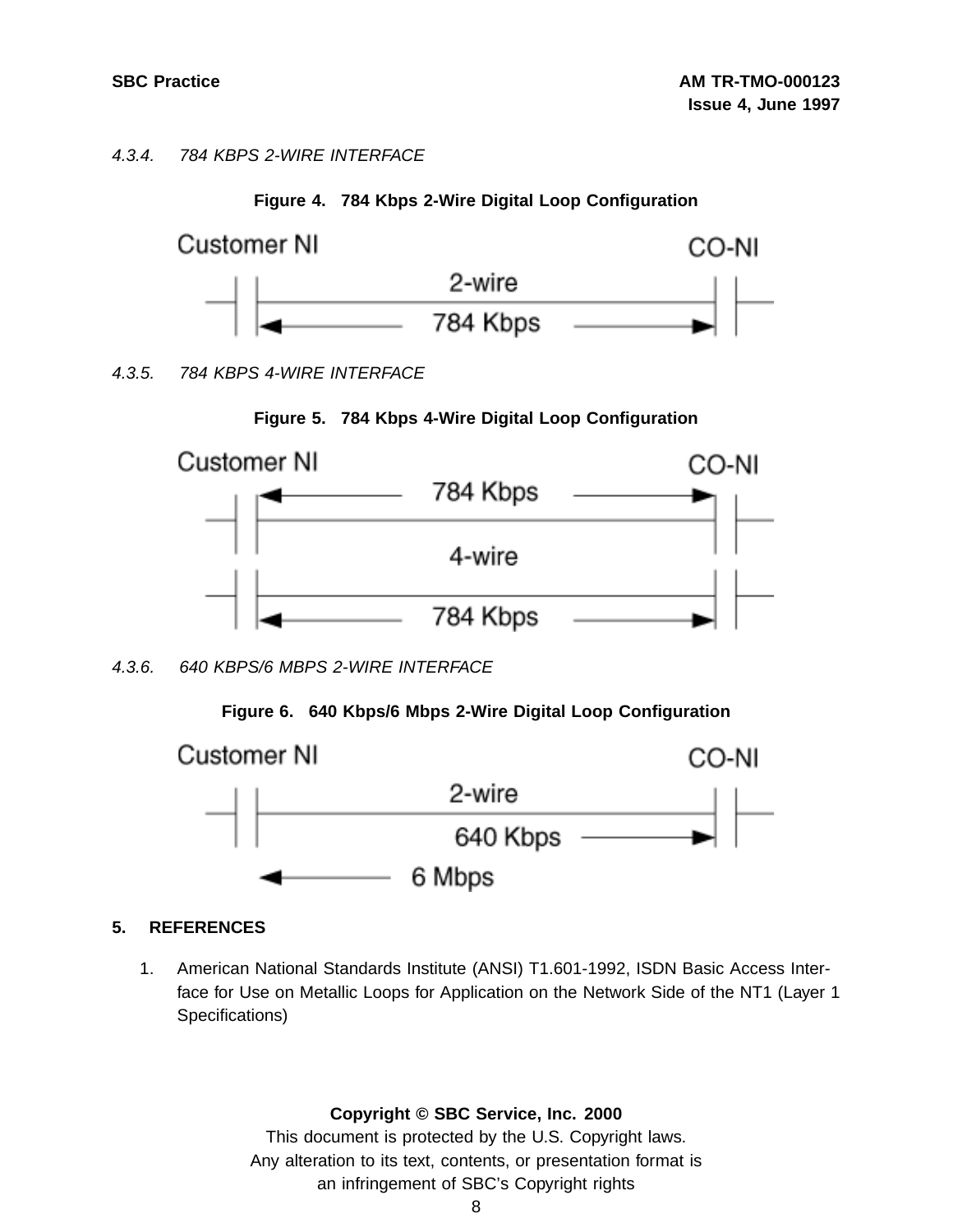- 2. American National Standards Institute (ANSI) T1.403-1989, Carrier-to-Customer Installation DS-1 Metallic Interface
- 3. American National Standards Institute (ANSI) T1.410-1992, Carrier-to-Customer Metallic Interface Digital Data at 64 K BITS/S and Subrates
- 4. American National Standards Institute (ANSI) Report No. 28, February 1994. A Report on High-Bit-Rate Digital Subscriber Lines (HDSL)
- 5. American National Standards Institute (ANSI) T1.413-1995, Network and Customer Installation Interfaces—Asymmetric Digital Subscriber Line (ADSL) Metallic Interface
- 6. Bellcore Technical Reference TR-TSY-000776, Network Interface Description for ISDN Customer Access
- 7. Bellcore Technical Reference TR-NWT-000397, ISDN Basic Access Transport System Requirements
- 8. Bellcore Technical Reference TR-NWT-000393, ISDN Basic Access Digital Subscriber Lines
- 9. Bellcore Technical Reference TR-NWT-000341, Digital Data Special Access Service
- 10. Bellcore Technical Reference TR-NWT-000054, High Capacity Digital Service (1.544 Mb/s) Interface Generic Requirements for End Users
- 11. Bellcore Technical Reference TR-INS-000342, High Capacity Digital Special Access Service. Transmission Parameter Limits and Interface Combinations
- 12. Code of Federal Regulations, Section 47, Part 68 Connection of Terminal Equipment to the Telephone Network
- 13. AM TR-TMO-000080 , Issue 2, June 1993. Ameritech Services Network Channel and Network Channel Interface Codes - General Availability
- 14. Bellcore Special Report SR-STS-000307, Industry Support Interface (ISI); NC/NCI Code Dictionary

#### **6. ORDERING INFORMATION**

To order specific documents, contact:

Ameritech Services

#### **Copyright © SBC Service, Inc. 2000**